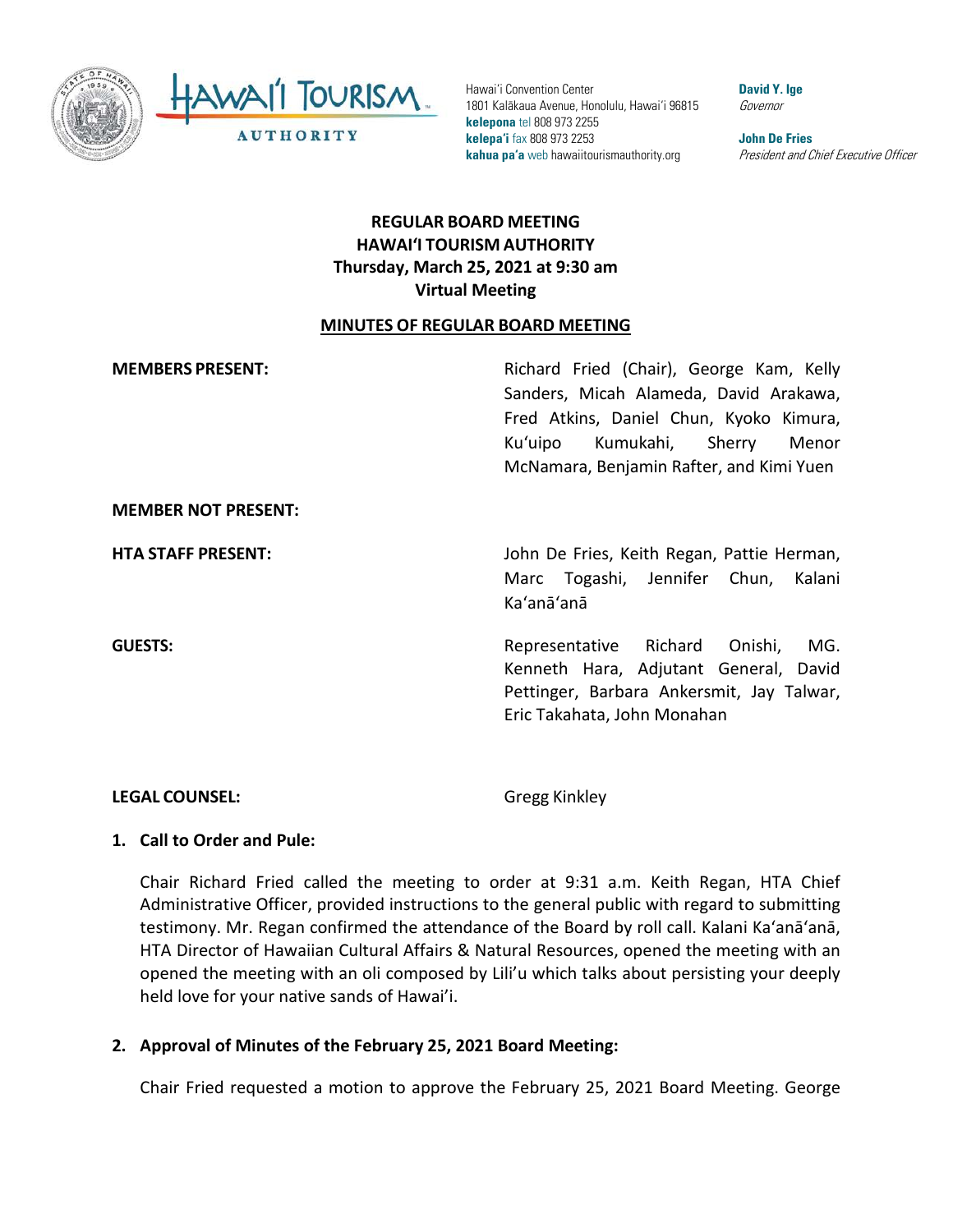Kam made a motion and it was seconded by Kelly Sanders, and unanimously approved.

#### **3. Report of Permitted Interactions at an Informational Meeting or Presentation Not Organized by the Board Under HRS section 92-2.5(c):**

Chair Fried asked whether there were any interactions since the January meeting, and there were none. Chair Fried asked whether there were any interactions, informational meetings or presentations to report, and there were none.

### **4. Report of the CEO Relating to Staff's Implementation of HTA's Programs During February 2021**

Chair Fried recognized John De Fries, HTA's CEO, to present his report. Mr. De Fries welcomed Chair Onishi, Rep. Sayama, the legislators present and the BOD. He acknowledged the board committees who have been engaged with the DMAP process. He noted that they've been preparing for tourism opening to scale and have discussions with HVCB and HOTA into strengthening the messaging into mask wearing, social distancing and hand washing for both visitors and locals. He said that they conducted two webinars in conjunction with DOH on visitor industry workforce vaccination. He acknowledged HOTA for committing to helping anyone in the visitor industry to facilitate the proper submission of their information to the DOH. He acknowledged the departing Deputy Attorney General Krishna Jayaram for all of his help, especially in the formation of safe travels program. He also acknowledged Gen. Hara for intervening to make certain determinations on the LPGA event for the HTA's branding efforts and thanked Dir. McCartney of DBED for his support in HTA's efforts. He turned the floor to Keith Regan.

Mr. Regan reported that they made changes to the formatting of the March 2021 report for easier reading and that the executive summary provides a very good overview of some of the activities. He noted that their Natural Resources team has been working on two major projects related to tour guide certification and licensure and user fees and reservation systems for the Island's busiest sites. He said that the Hawaiian Culture team has been busy with closing out 2020 Kūkulu Ola awardees, repairs of the Merrie Monarch and 'Iolani Palace, newspaper digitization for Hawaiian language and more. He noted that Ms. Anderson has been working on the action items in the Hawaiʻi Island and Kaua'i's DMAP, as well as activities for the O'ahu DMAP. He noted that Ms. Herman and her team has been working with branding and ensuring that all of the GMT budgets are lined up, ready and controlled based on the current market conditions. He also acknowledged Ms. Chun and her work on research. He said that they try to engage the county mayors every month to hold the hospitality industry updates and they were able to have it in Kaua'i and Maui County last February, which enabled the members of the industry to ask and air their concerns to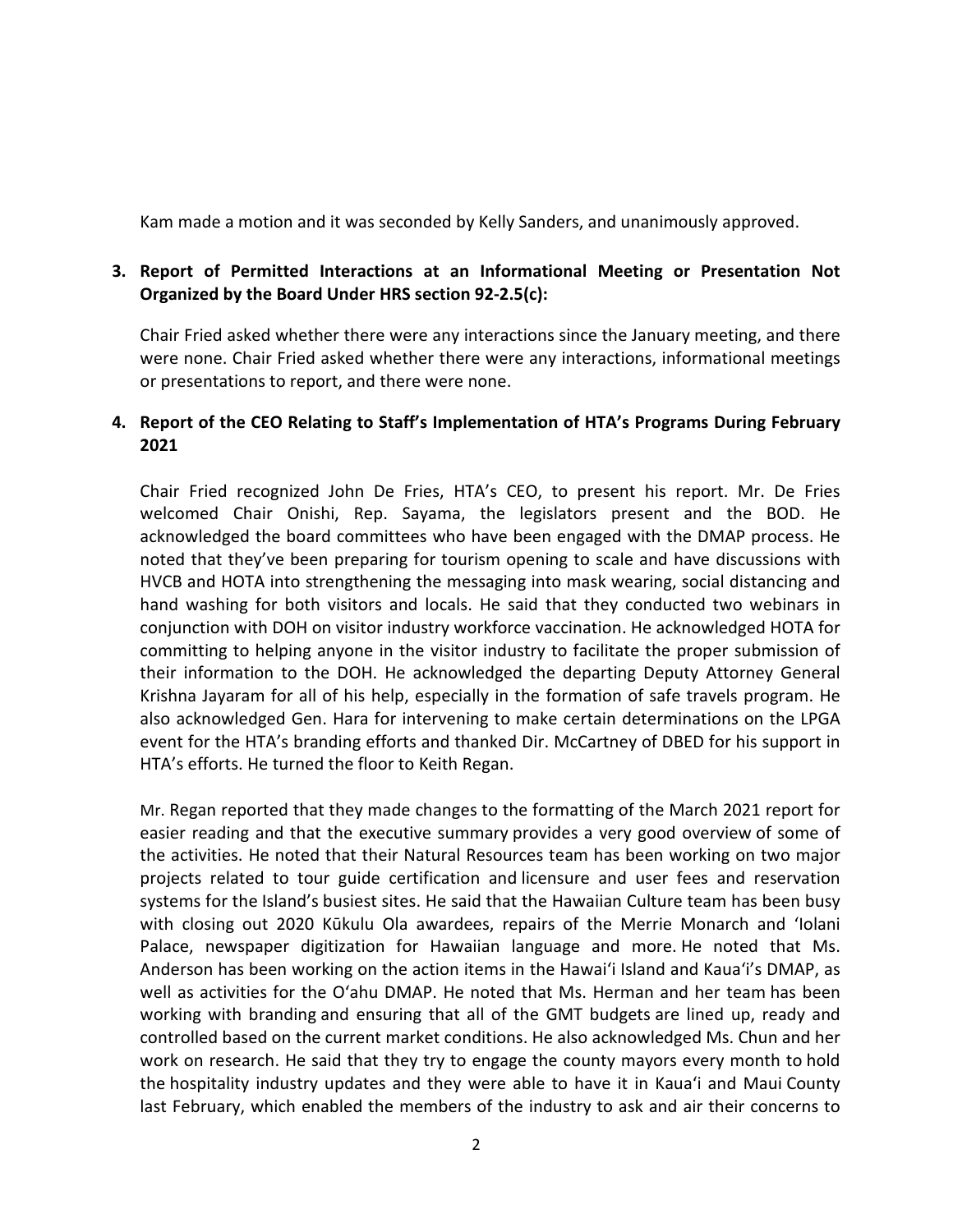the mayor and his team.

Ms. Kimura asked if Maui will have another meeting in March due to the cancellation because of the flood. Mr. Regan affirmed.

#### **5. Update from Major General Kenneth Hara, Adjutant General for the State of Hawaiʻi on the COVID-19 Testing, Vaccination and Safe Travels Program**

Chair Fried acknowledged MG Kenneth Hara, Adjutant General for the State of Hawaiʻi Department Defense, to give an update. Gen. Hara said that he is also the Director of the office of Homeland Security and that as an Incident Commander, he is not in charge of vaccinations but just supports the Department of Health. He shared the Response Guiding Principles and that the top priority is saving lives and preventing human suffering and stressed the importance of taking personal responsibility. He noted that that the goal is to get the economy going again and get back to the new accepted norm. He added that the pandemic control includes prevention, detection, containment and treatment which would inform policy and their recommendations to the executive branch of the state and the county.

Gen. Hara reported that in order to open the economy safely, the idea of the Safe Travels Hawaiʻi came in with the concepts of establishing trusted travel partners, a 72-hour pretest prior to departure, development of digital travel forms and questionnaire, traveler screening upon arrival, mandatory 10-day self-quarantine for those who doesn't meet the requirements, and performance of compliance checks and enforcement. He noted that Hawaiʻi is now in Phase 1C with the vaccine and that once this phase is completed, about 500,000 residents would have been vaccinated. He said that 78% of the vaccines they received have been administered with a 24% inoculation.

Gen. Hara reported that there have been issues and concerns with large events being organized and with reluctance to vaccination. He noted that 40% to 50% of the population is willing to get vaccinated and that getting 75% to 80% of the population will lead to the new accepted norm. He said that the CDC had no vaccination travel guidance which is why the Department of Health has been hesitant to use vaccines as a reason to exempt travelers. He added that the next steps would be to get rid of inter-island travel quarantine restriction (but hesitated with the increasing COVID cases), use the vaccine exemption for trans-pacific continental U.S. travelers, and then the trans-pacific international travelers, and lastly, terminating Safe Travels Hawaiʻi when herd immunity is reached and infection, hospitalization and deaths are down to near zero.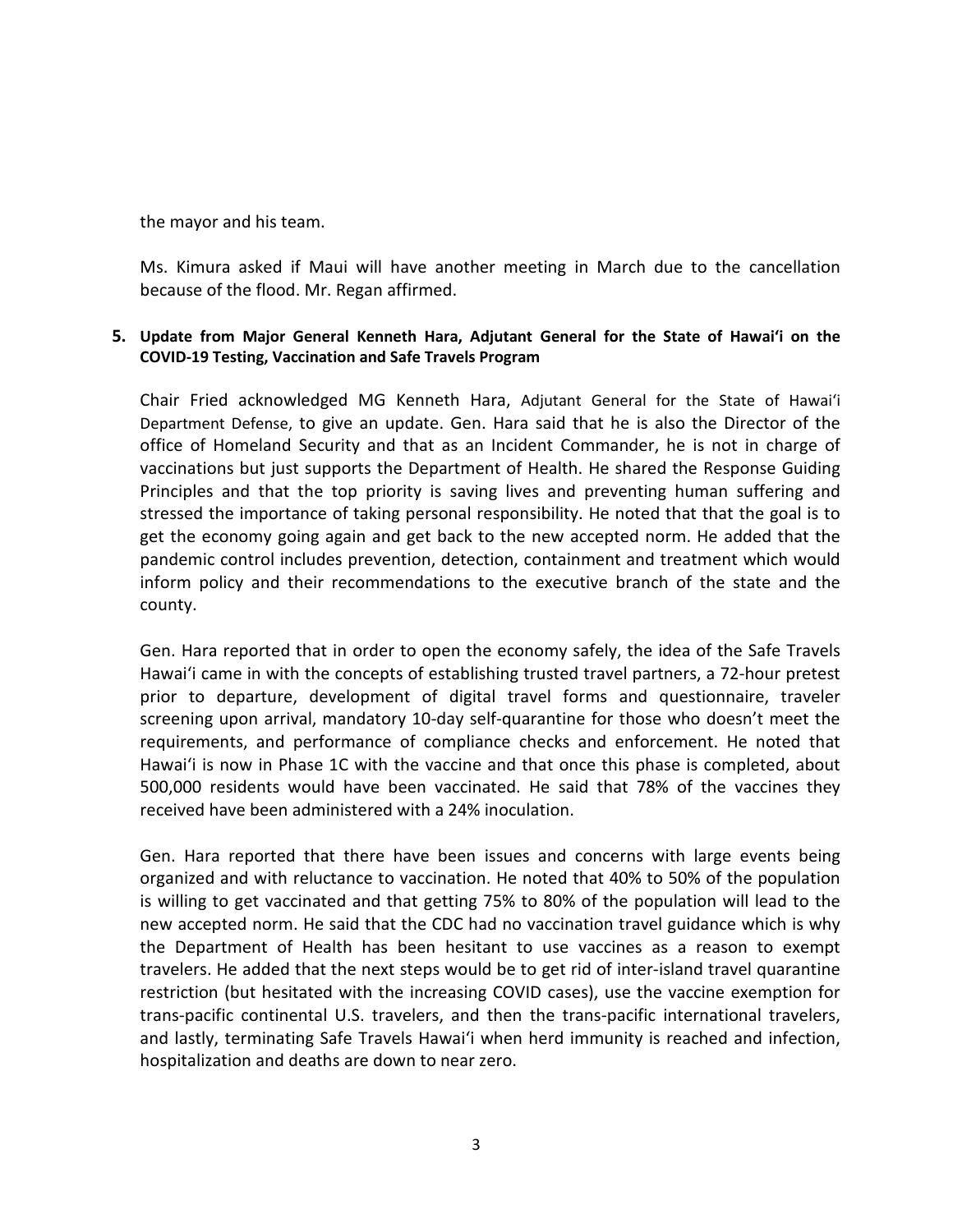Chair Fried asked an estimate as to when would there be a vaccine passport and at what stage would be the inter-island travel exemptions. Gen. Hara responded that he's thinking somewhere about the May-June timeframe where phase 1 is completed and phase 2 starts. He noted that for the inter-island exemption, he thinks that the mayors will feel comfortable if Maui is down to single digits with COVID-19.

Chair Fried asked if there'd be trouble getting to 75% to 80% herd immunity. He responded that the number of people willing to get vaccinated will increase with the help of leaders spread the word about the safety of the vaccines and the importance of getting herd immunity.

Chair Fried asked about the odds of meeting in person for more than 10 people. Gen. Hara responded that the organizers would have to coordinate with their County with their proposal containing risk mitigating measures and the county will send it to the State level and then to the Department of Health for their review. Once approved, it will be sent back down to the County for their approval.

Mr. Atkins asked if he has an approximate number of cases where there'd be a concern if it would impact the hospitals on all islands. Gen. Hara said that right about 80% statewide capacity is when they need to start making decisions.

Rep. Onishi asked the percentages of pre-testing for visitors and residents traveling to Hawaiʻi. Gen. Hara responded that he'll talk to ETS and will get back with the answer. Mr. Chun said that it can be viewed on the portal and looking at the data as of yesterday, 60% of the statewide residents are doing the COVID-19 test vs. 85% of visitors which is for both inter-island and overseas.

Mr. Atkins asked if the locals without a pretest take the test at the airport. Rep. Hara responded that they don't do any testing. Mr. Atkins asked the percentage that the hospital capacity of the state is in at the moment. He responded that it is way below 20% or 30% and that the state is doing really good.

Rep. Onishi asked who is controlling the testing partnership. Rep. Hara responded that it's a combination of the Attorney General's office and one from the governor's office but Dr. Char approves the memorandum of understanding.

Mr. Chun asked of the timeline for the pilot of Clear and CommonPass. Gen. Hara responded that in about a month, they will be able to pilot it but they've been slowly approving additional labs for domestic travel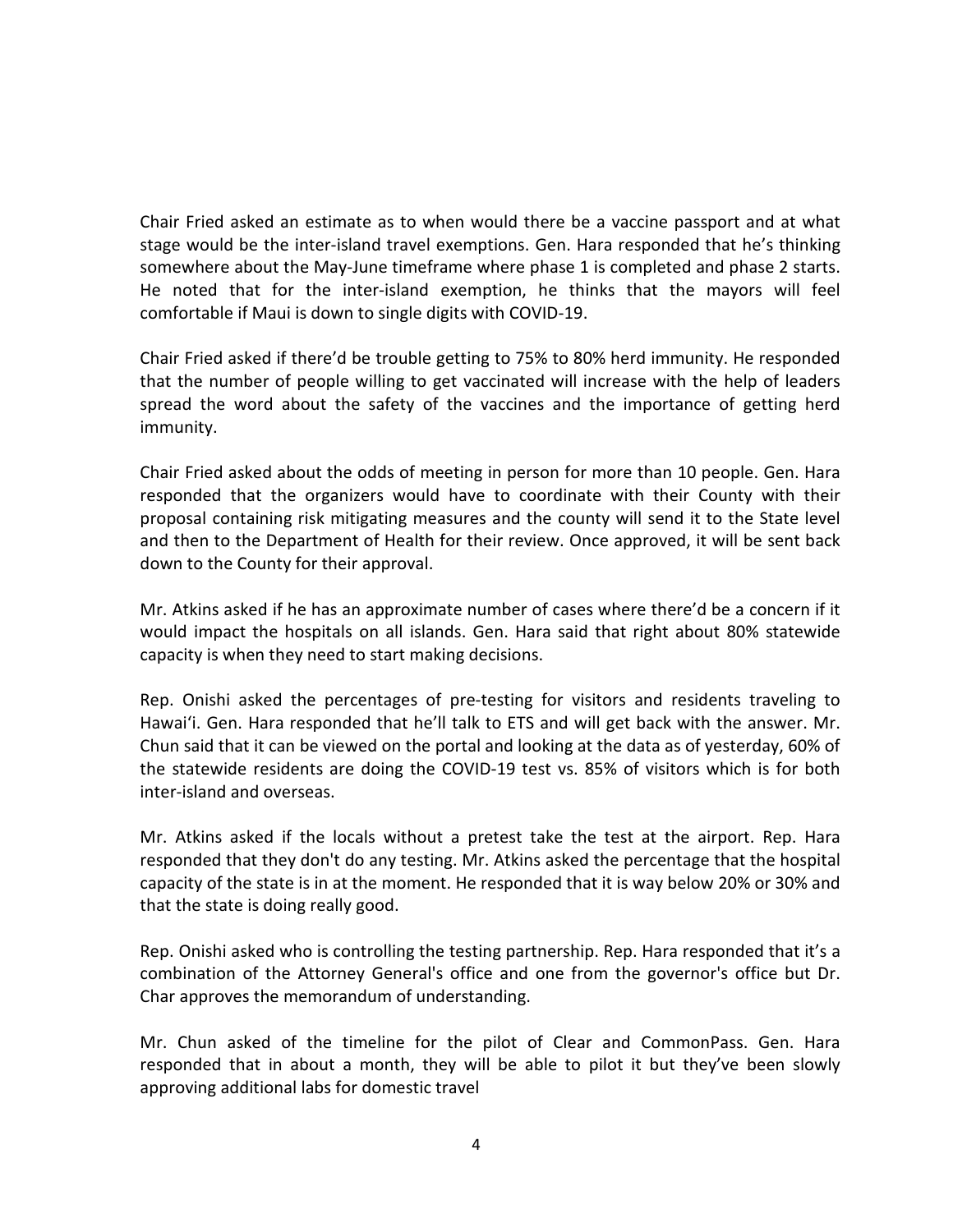Mr. Regan read a question from the public asking if all of Hawaiʻi's airports have good signage about masks being mandatory and if they can get DOT airports' support for that. Gen. Hara responded that they have all the airports put out signage and encouraged the public's feedback on areas that can be improved with the Safe Travels.

# **6. Presentation and Discussion of Current Market Insights and Conditions in Hawai'i and Key Major Hawai'i Tourism Markets, Including the United States, Japan, Canada, Oceania and Cruise**

Chair Fried acknowledged Jennifer Chun to provide an update. Ms. Chun reported that about 235,000 visitors came on February generating \$385 million which is equivalent to \$151 PPPD. She noted that this is lower than last year at \$202 PPPD with about 247,000 visitors at any given time in the state vs. about 91,000 visitors this year. She said that the Department of Taxation preliminarily collected \$17 million TAT in February, and \$73.5 million for Fiscal 2021 Year to Date, which is down 83.9% from last year. She said that for February, air service is about half the number of last year with the domestic and international seats down about 35.8% and 93% respectively. She noted that they have started adding flights to their air service schedule report as requested by Dir. McCartney. She added that occupancy for Hawaiʻi hotels were 30% at \$259 rate and 50% at \$242 rate for vacation rentals. She said that the number of vacation rental supply is much lower than the hotel supply.

Ms. Chun reported that they have two new research reports, namely COVID-19 Impact on U.S. Avid Travelers, which can be seen on HTA website and YouGov Destination Index Trends for the Responsible Travelers Segment which started with the U.S. market and will add other markets as data becomes available.

### **7. Discussion on the Resident Sentiment Survey**

Chair Fried acknowledged Ms. Jennifer Chun to provide an update. Ms. Chun reported that the approved questionnaire for the August 2020 survey was included in her report and that it contains demographic, favorability and tracking questions among others.

Mr. Rafter asked how often the survey should be done. Ms. Chun responded that originally, it was done every five years and recently, they're doing it annually. She said that with the ongoing situation, doing it more frequently will provide timely information which will inform decisions on tourism. She suggested that the phone and online version of the survey be done at least biannually or quarterly and then annually for focus groups.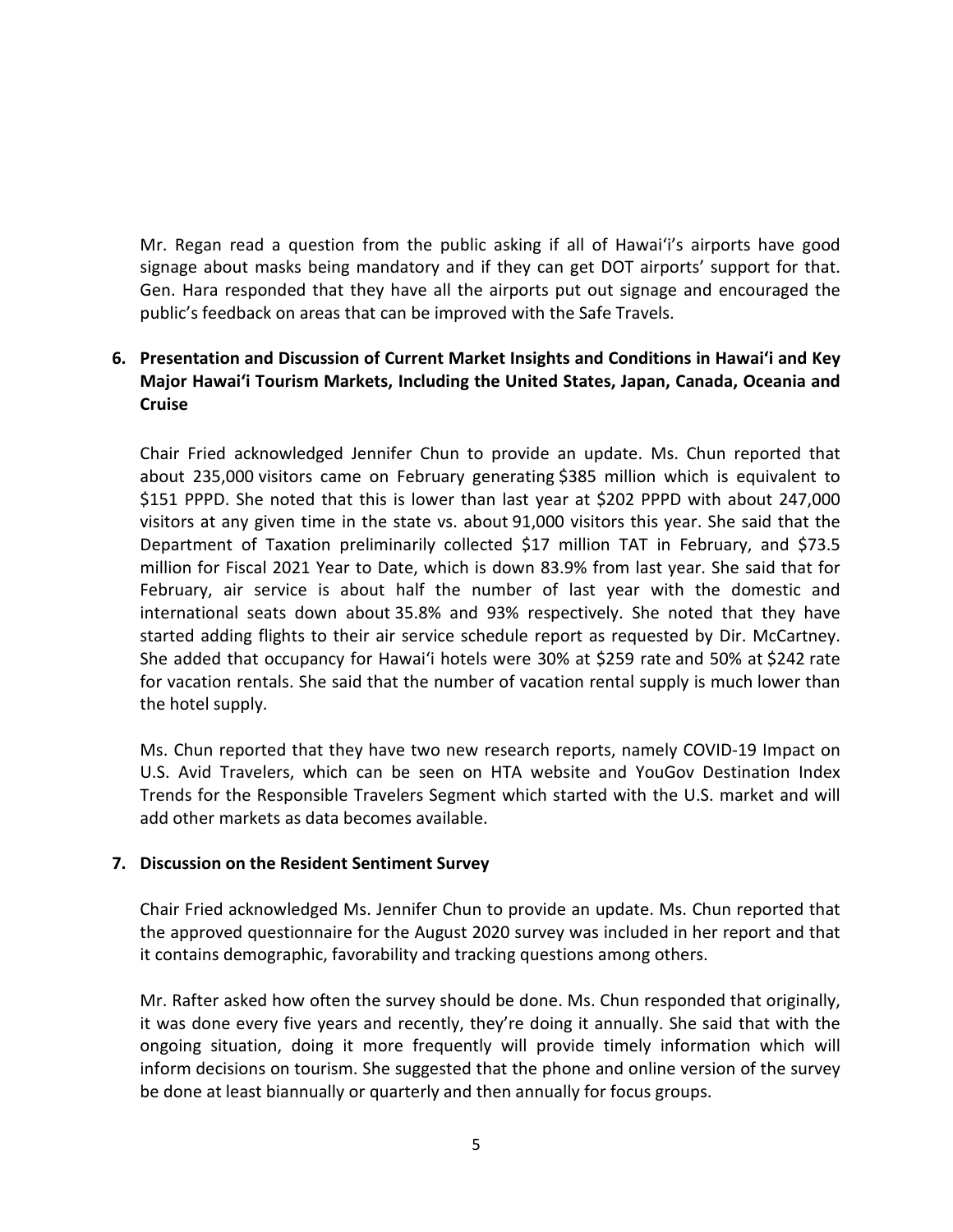Chair Fried asked the cost of the annual survey. Ms. Chun responded that with the addition of COVID questions and expansion of sample size for certain markets, the cost is \$47,000 for the past survey. Chair Fried said that the cost of focus groups on the islands will be discussed for they are very helpful. Mr. Rafter agreed with the focus group idea and proposed for a biannual survey. He said that they can work on creating the budget for it and suggested that they work on the questions because some of them don't convey the tradeoff between no tourism and the advantages of tourism.

Mr. Atkins asked if the word tourism could be replaced by sustainable tourism in the two questions to determine any shift in community sentiment with the works being done by the tourism industry to address the native Hawaiian language and culture. Ms. Chun responded that in prior surveys, it had a section about HTA's work and service satisfaction but it was taken out thinking that it was more important to focus on general tourism. She noted that questions that inform what tourism did and what HTA is doing are valuable and would be great to be reincorporated back into the survey.

Mr. Atkins asked if they can ask for the residents' suggestions as to how tourism can be made better vs. asking close ended questions. Ms. Chun responded that previous questions about it didn't yield valuable information so they decided to drop it, but it could be added back in for the next round.

Ms. Kumukahi suggested that surveys should be grounded in the community and that good surveys can be yielded with the lateral help of county departments and with working as a cohesive community.

Ms. Kimura observed that mixing positive and negative questions are confusing and suggested that the questions be geared towards positive tourism. Ms. Chun responded that they will check if changing the questions will affect some of the tracking and if they could just lose tracking on some of them.

Mr. Chun agreed doing the survey biannually and with the focus group to enable residents' feedback and help move resident sentiment in a more positive direction. He added that with the findings, HTA acknowledges the voice of the residents and can inform them of the solutions that are being taken.

Mr. De Fries said that it's important for the questions to be framed around the fact that Hawaiʻi's future presumes vibrancy in the tourism industry and in the four pillars. Ms. Chun asked if the Board would like the survey to be fielded again before fiscal year.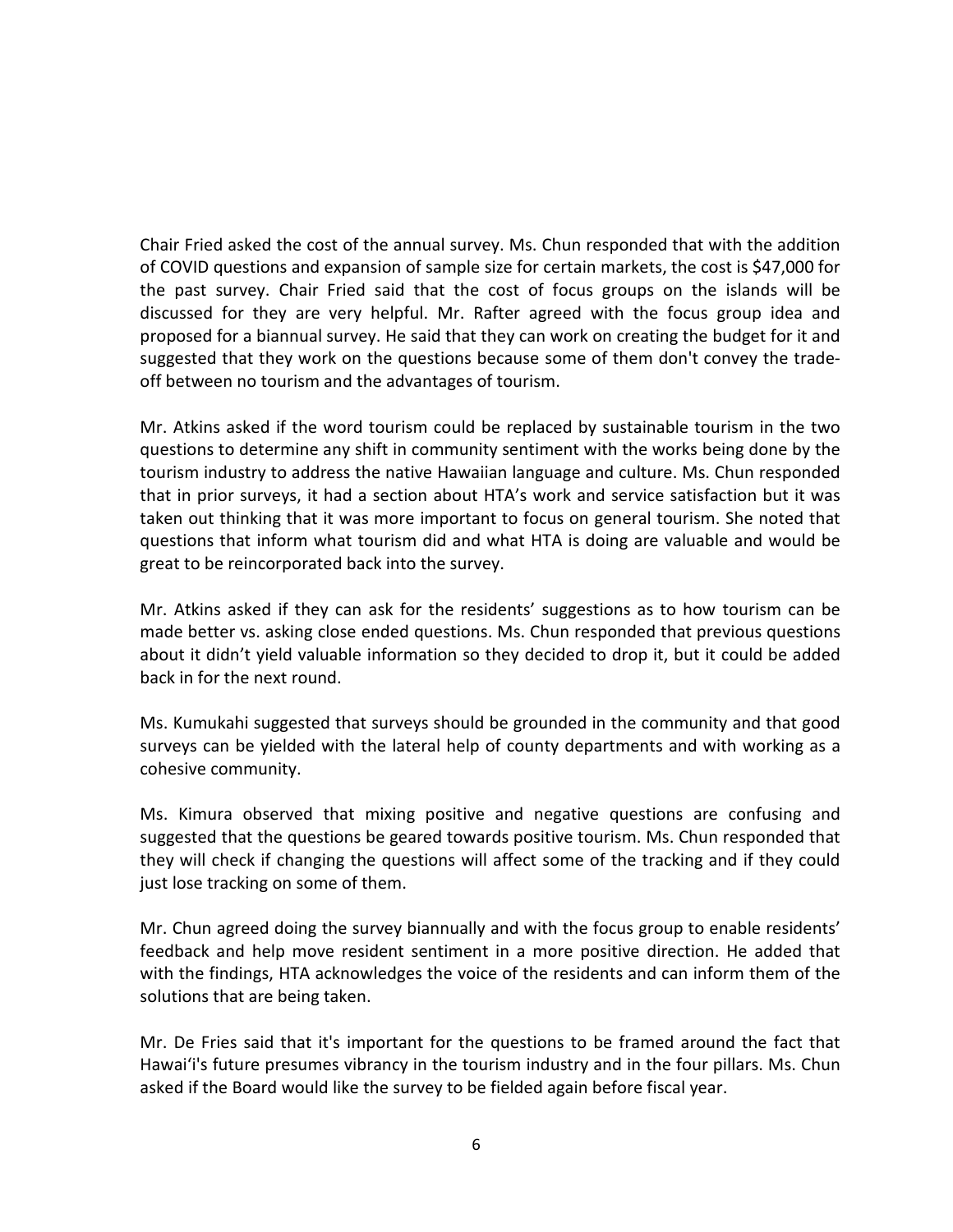Mr. Rafter asked for a motion to approve an increase in the frequency of resident sentiment survey to twice a year and do one more for the fiscal year. Mr. Arakawa seconded and it was unanimously approved.

Rep. Onishi asked if there are other processes regarding how the survey is being reviewed other than getting the Chief Executive's approval. Ms. Chun said that it was the process and is open to changing that process. Rep. Onishi said that the Board should address the process of reviewing the survey. Rep. Onishi asked for the basis of the tracking questions and if traffic is one of them. Ms. Chun responded that the resident sentiment survey was initially fielded by DBEDT in 1988 and some questions track back to that point. She said that they could probably change that question to something else. Chair Fried said that he agrees with Rep. Onishi's point about the traffic question and considers not even having as it starts a negative bias regardless of the truth. Ms. Chun responded that if they decide to eliminate questions as has been done in the past, then it's possible for as the needs change, then the survey can change.

Ms. Herman agreed that the location is important for the traffic survey. Ms. Chun agreed and added that they have increased samples in the recent survey to identify where the issues are for each part of the state and can do more with a bigger budget.

### **8. Presentation of the Hawaiʻi Tourism Authority's Visitor Satisfaction & Activity Report (VSAT) Special COVID Survey**

Chair Fried acknowledged David Pettinger and Barbara Ankersmit of Anthology Research to give an update. Ms. Ankersmit reported that the survey is a spot in time survey which was conducted between March 8 and 10 among Hawaiʻi visitors coming from the Mainland between February 12 and 28 with a sample size of 515 at a 95% level of confidence.

Mr. Pettinger reported that all visitors that arrived by that time were aware of pre-testing protocols required for coming to the state. He noted that 85% had a smooth pre-testing process compared to 79% on December to January. He said that there's a significant increase with the idea of high cost of testing and a significant drop from 18% to 5% on communication and testing issues with trusted partners. He added that about half of visitors say that the three-day window for test is unreasonable. He noted that all visitors were aware that there would be limited tourism activities.

Ms. Ankersmit reported that 82% of the respondents had an excellent visit and that a 7.27 visitor satisfaction rating is not bad with the restrictions and COVID in place. She noted that East Coast visitors had more problems with the COVID restrictions, finding a trusted partner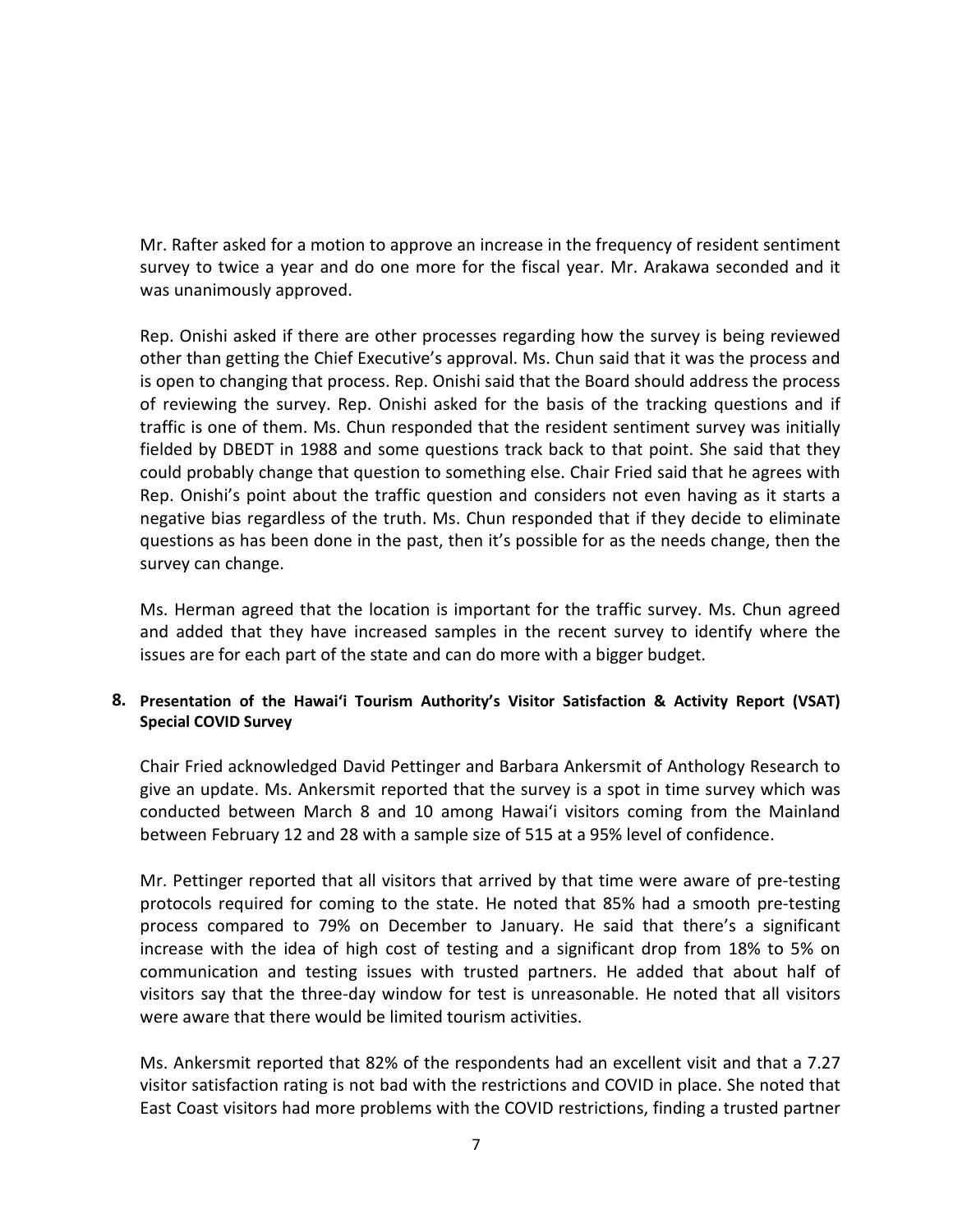and with getting the test before coming. She added that when asked what needed to change for people giving a 6 or less visitor satisfaction score to get them to give it an 8, they said that the COVID mandates and rules are confusing and more beaches and attractions, fewer COVID restrictions among others and wanted businesses to stay open longer with 3% not liking the quarantine requirement. She said that 78% are likely to recommend for friends and family to come to Hawaiʻi in the next six months while 90% for when the quarantine is lifted. She added that the major reason for not recommending is the closure of businesses and attractions which went up rather than down. She noted that 92% said that the trip met or exceeded their expectations and that 72% intends to visit again regardless of the pre-visit requirements with more responses coming from females.

Mr. Pettinger reported that 20% said that the low COVID-19 cases is a very important reason to choose as Hawaiʻi as a destination and that a third said it has no bearing at all on their decision to choose Hawaiʻi. He noted that there's still a sense that COVID 19 is a serious concern but it has dropped slightly to 66%. He said that 83% intend to get if it meant they can come back to the island. He added that only 12% choose not to be vaccinated and that 86% of them won't change their mind even with the incentive of the vaccine card.

Mr. Pettinger reported that 90% of visitors from the U.S. West say that mandates are required in their hometowns compared to 71% from the U.S. East. He said that 90% believe they are following the mask wearing mandates all or most of the time and 83% believe that they're following the social distancing guidelines while visiting the state. He added that 69% believe they're avoiding social gatherings all or most of the time.

Ms. Ankersmit reported that people find information mostly from the safe travels website, then family and friends and gohawaii.co. She noted that there were more visitors in the 50 to 64-year old bracket and not as many in the 65 plus. She said that 48% of the respondents visited the island of Maui and 54% of Oʻahu which is opposite of last year with more people visiting Oʻahu. She added that 88% visited one island and that people who came are with some money and very highly educated.

#### **9. Presentation, Discussion and Action on HTA's Financial Reports for February 2021**

Chair Fried recognized Keith Regan to provide an update. Mr. Regan reported that the HTA did not receive any disbursements from TAT or any revenue since May 2020. He noted that the total expenditures for February are \$218,000 which is \$174,000 of that from approved FY 2021 budget and \$43,000 of that is from prior fiscal years. He noted that they received \$281,000 in investment revenue, which created a nominal net increase for the tourism special funds to about \$63,000 from DAGS. He noted that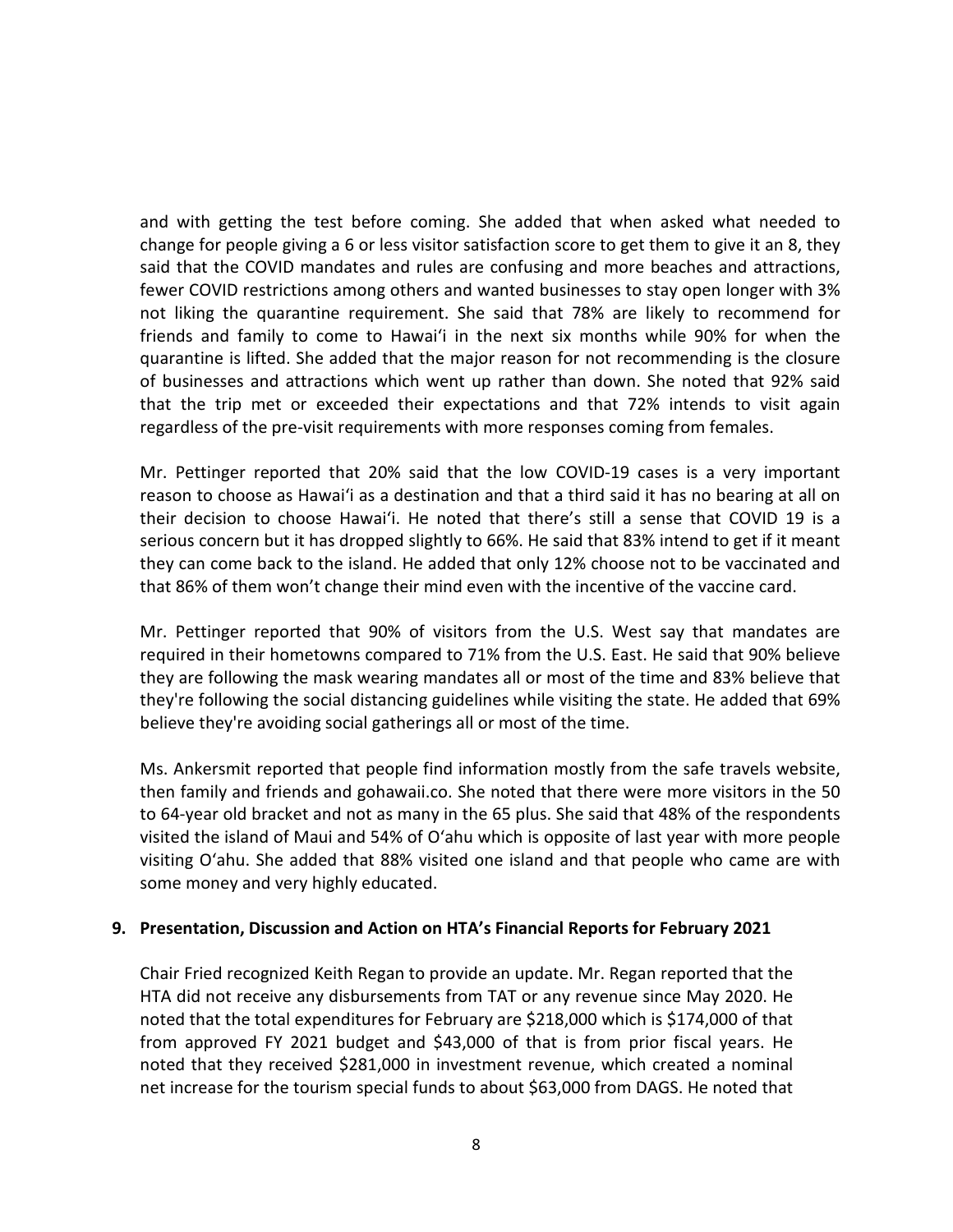encumbrance is at \$1400 for the month. He noted that HTA's total standing encumbrances which include prior years are approximately \$40.2 million. He noted that the only contract they have for February was just a supplemental and no cost extension so it's a not a very busy month as it relates to contracts because a lot of the activities took place in December, 2020 for fiscal year 2021

Mr. Regan reported that the tourism special fund has approximately \$64.2 million in cash and investments. He added that the remaining balance of the tourism special fund excluding the tourism and emergency special fund is about \$59.7 million

Ms. Kimura asked how much encumbrances were cancelled this fiscal year and if there will be no carryovers for 2022. Mr. Regan reported that they have about \$600,000 refunds on contracts but will go back with the specifics later. Mr. I got to go back and take a look at that dollar amount to get specifics. Mr. Togashi said that going back to FY 2020 when covid-19 had originally hit, they identified about \$30 million dollars of contracts and weren't able to cancel by the end of last fiscal year and that around \$14.6 million spilled into this fiscal year. Mr. Regan said that they're anticipating about \$12 million in carryover.

Ms. Kimura asked if all of the marketing of the convention center is included in the HVCB budget. Mr. Togashi said that currently, nothing is being funded out of the FY 2021 budget for calendar year 2021 out of the Convention Center Enterprise special fund.

Chair Fried asked for a motion to approve the February budget as presented. Mr. Kam made a motion and seconded by Mr. Atkins. The budget was unanimously approved.

### **10. Report of the Budgetary Review Investigative Committee of their meeting held on March 16, 2021**

Chair Fried acknowledged Mr. Rafter to give his report. Mr. Rafter reported that they continue to address two items which is the timing and gateways to start wrapping up on spend. He noted that they have identified four tiers for spending and that the next steps is to translate it in terms of percentage and when resources and advertising campaigns and spends are going to be ramped up with the basic premise of flights returning, number of flights needed, percentage of load factor and types of quarantine restrictions being lifted.

Mr. Rafter reported that they looked at the general buckets of spend and on how to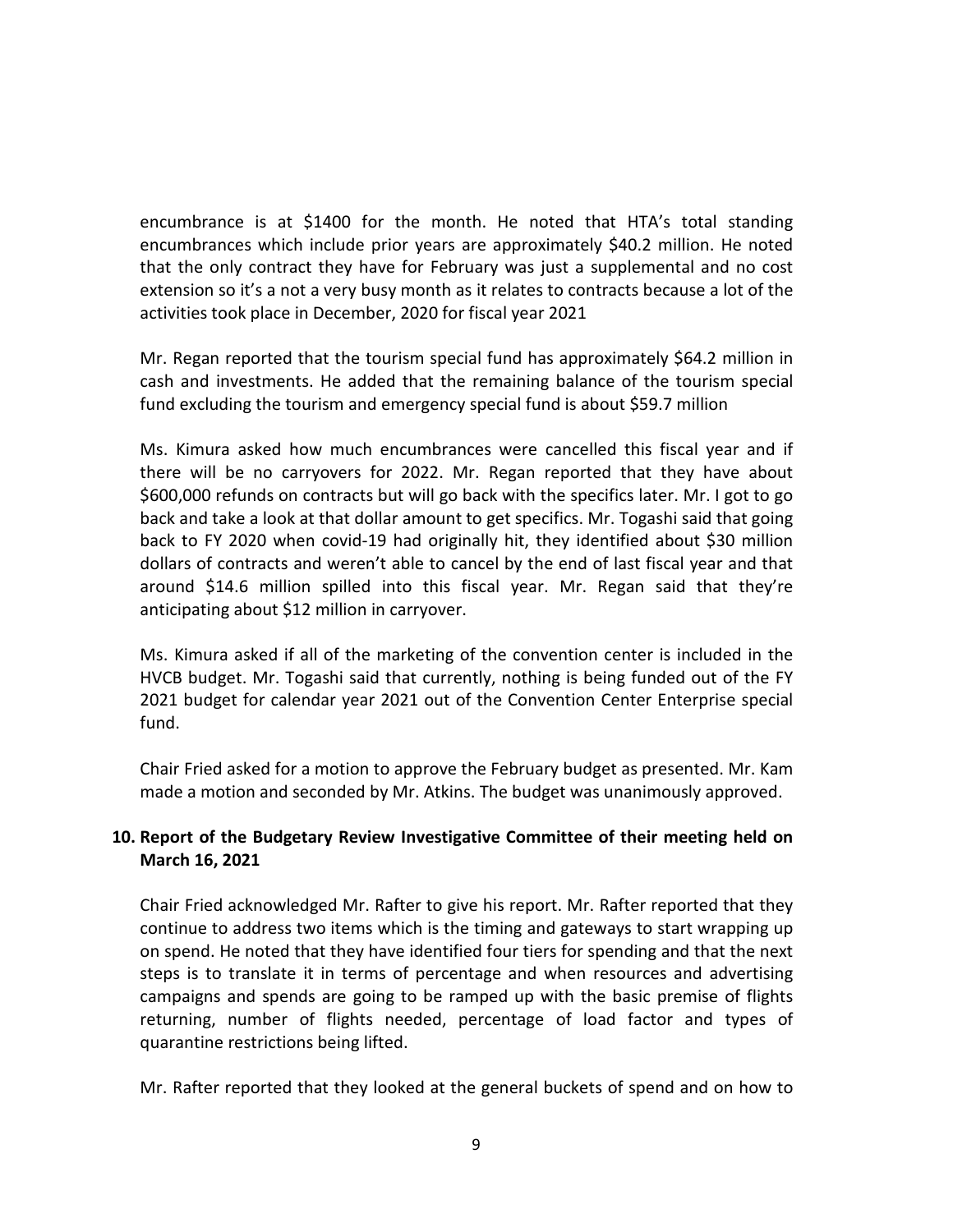shape spend to be targeting tourists with the motivations behind the four pillars. He said that the budget will be submitted in May and approved in June and that the next update is to solidify the four pillars and to outline how spending is started into markets as they come back. He explained that if the quarantine upon returning home would be lifted and additional flights would be announced, they would work it back to how much time they need to re-launch the market and work in tiers into increasing spending to 50% or 60% until eventually getting back to full market spending.

#### **11. Report of the Legislative and Governmental Affairs Investigative Committee of their meetings held on March 3, 2021 and March 11, 2021**

Chair Fried acknowledged George Kam to provide an update. Mr. Kam reported that they reiterated Mr. De Fries' role with the Board's support to share with all of the stakeholders the importance of HTA and tourism as a key driver for economic recovery and community's health and safety. He noted that the team is continuing to meet with the House and Senate leadership in regards to supporting the restoration of full funding and HTA's contribution to the state economy and that HTA strives to prove it's worth to the legislature and earn their confidence the board's responsibility to ensure that funds are allocated strategically to maximize returns and to continue to support all four pillars to ensure a balanced recovery.

### **12. Update Relating to the 2021 Legislative Session and Related Bills Relevant to the Hawaiʻi Tourism Authority**

Chair Fried acknowledged George Kam to give his report. Mr. Kam reported that they are currently tracking 47 bills and have submitted testimony on eight bills this past month and that all of the board members have the testimonies.

Mr. Regan added that there were 100 plus individual measures that impacted the industry or some related things they're working on that they have been tracking and monitoring. He said that those bills are on the second lateral so that if those bills don't make it today, those bills will come off of HTA's tracking. He noted that HB 1297, the Central Services Bill, will basically take out a 5% fee of the tourism special fund and convention center enterprise special fund (about \$4.7 million) to the HTA to support Central Services. He added and that they will continue to oppose it every step of the way. He noted that for the budget bill, they've allocated \$71.4 million in art funds for HTA and will continue to analyze that because the worksheets just came out yesterday. He said that they are also monitoring the TAT bill modifying the waterfall